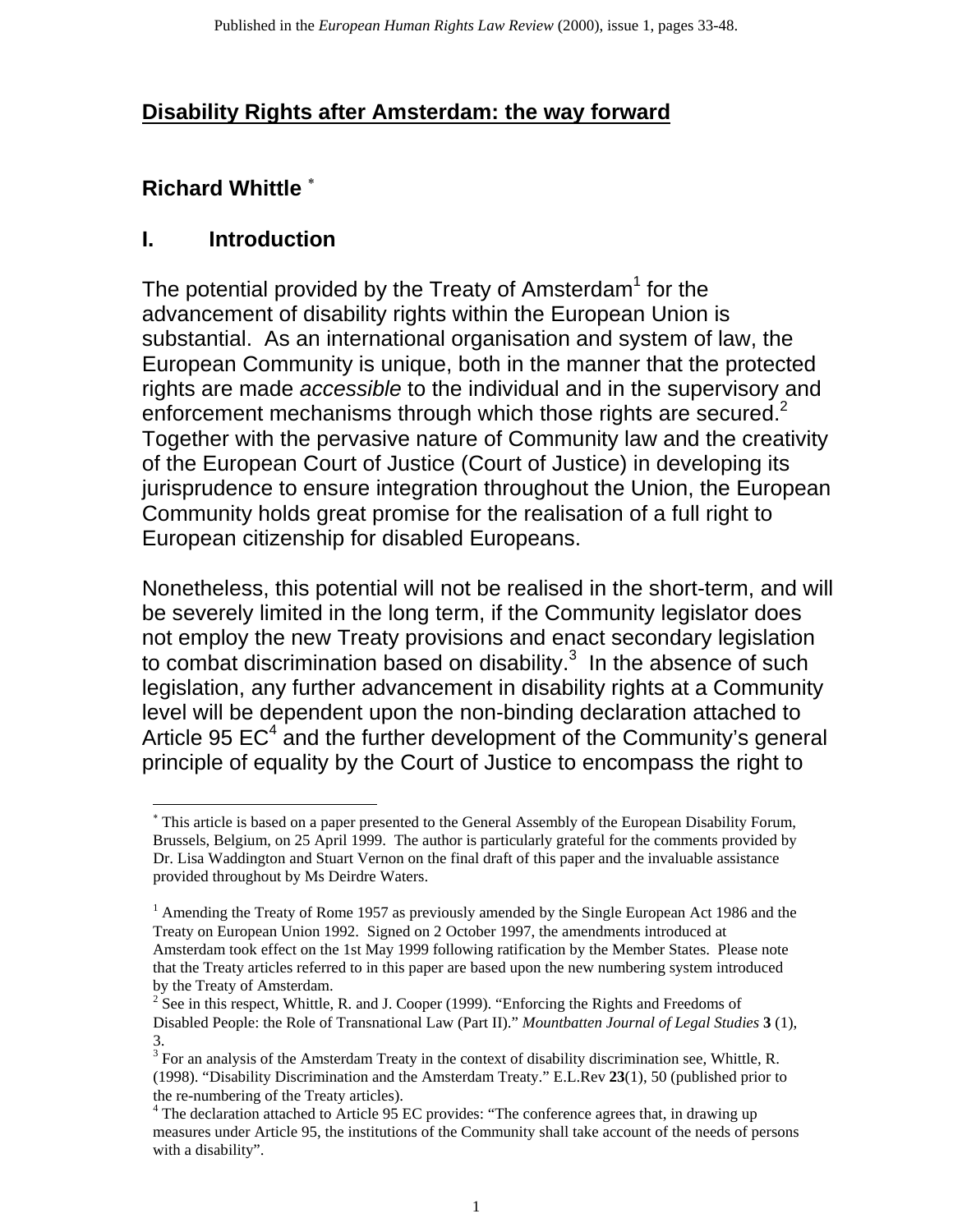non-discrimination for people with disabilities. While non-binding, the declaration attached to Article 95 EC can be described as soft law and will arguably have some legal scope in requiring the Community to "take into account the needs of persons with a disability" when drawing up measures under that article.<sup>5</sup>

As to the general principle of equality, one should note that its potential application to the development of a full right to equality under Community law has arguably been curtailed by a recent decision of the Court of Justice. In Jacqueline Grant v. South-West Trains Ltd,<sup>6</sup> the Court of Justice was presented with an opportunity to take full advantage of the principle of equality and place a purposive interpretation upon the Community definition of sex discrimination. As such, it was in a position to interpret the prohibition of sex discrimination under Community law in a manner that would encompass protection against discrimination on grounds of sexual orientation. It did not, however, take advantage of this opportunity. Instead, by applying a "highly selective analysis of the relevant legal developments" (at both a national and international level), $<sup>7</sup>$  the Court of Justice effectively</sup> dismissed the application of the Community's general principle of equality to the case at hand.<sup>8</sup> While acknowledging the integral nature of fundamental human rights to the Community's general principles of law, the Court of Justice stated that such rights "cannot in themselves have the effect of extending the scope of the Treaty provisions *beyond the competences of the Community*" (Emphasis added).<sup>9</sup>

Be that as it may, it is suggested that one should not be overly disheartened by this decision for two reasons. Firstly, one should note that the Court of Justice emphasised in *Grant* that its decision was made in the light of Community law as it stood at the time the case was

<sup>&</sup>lt;sup>5</sup> Benefits had arguably accrued from this declaration even prior to the Amsterdam Treaty and consequently, prior to the declaration taking effect. See for example, the recent Directive on radio equipment and telecommunications terminal equipment 1999/5/EC (O.J. L91/10) and in particular recitals 15 and 19. Similar initiatives have been taken in respect of other provisions of the new Treaty (such as those within the Employment Chapter) which lack the necessary powers to adopt binding legislation. Note also the declaration's potential application to a judicial review action against a Community measure (based upon Article 95 EC) that has implications for, but fails to adequately consider, the needs of disabled people within its design; see in this respect Whittle, R. and J. Cooper (1999) *supra* at 24.

<sup>&</sup>lt;sup>6</sup> Case C-249/96 [1998] E.C.R. I-621.

<sup>&</sup>lt;sup>7</sup> See in this respect Bell, M. (1999). "Shifting Conceptions of Sexual Discrimination at the Court of Justice: from P v S to Grant v SWT." *European Law Journal* **5**(1), 63 at 72 – 74.

 $8$  By so doing, the Court of Justice applied a formula of sex discrimination that was in direct contradiction to its previous decision in Case C-13/94 *P. v. S. and Cornwall* [1996] E.C.R. I-2143; [1996] 2 C.M.L.R. 247.

<sup>9</sup>*Grant*, op cit. at para 44 - 45.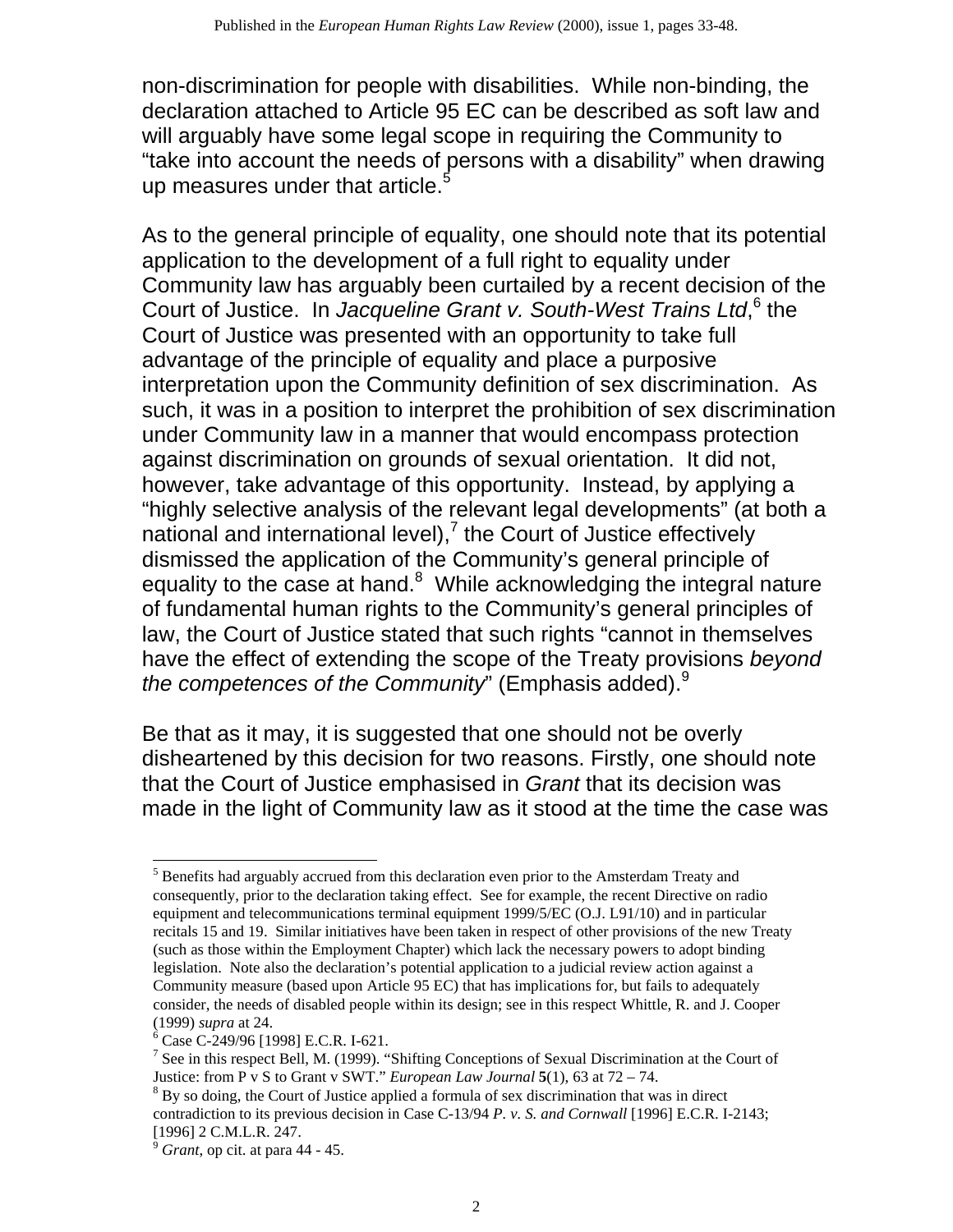heard.<sup>10</sup> Clearly the subsequent ratification of the Amsterdam Treaty – and the inclusion of Article 13 within the EC Treaty – has since provided the Community with an undoubted *competence* to combat discrimination in the fields listed within that article. It was this legislative *competence* to which the Court of Justice made specific reference at the close of its judgement in *Grant*; a *competence* that may now arguably provide it with the necessary justification to depart from this ruling and further expand the interpretative value of the general principle of equality.<sup>11</sup> In this respect, it clearly remains open to the Court of Justice to refer to the more progressive legal developments that have and will continue to take place globally in respect of the right to equality. Secondly, it is arguable that the effect of this judgement is expressly limited to "discrimination based on sexual orientation, *such as that in issue [in Grant]*<sup>".12</sup> As such, one should not interpret this judgement as imposing a 'blanket' limitation on the general principle of equality, but should instead recognise that the Court of Justice has left open the possibility of departing from this ruling and further expanding the application of the equality principle.

If the Court of Justice were to expand the application of the general principle of equality to encompass the right to non-discrimination for people with disabilities, one would hope that a progressive stance would be adopted in the development of its jurisprudence in this respect. In this context, the Court of Justice would certainly face criticism if it did not draw from the civil rights approach to disability; an approach that has already been adopted at a national level both within<sup>13</sup> and outside<sup>14</sup> the European Union and is similarly reflected within the

<sup>&</sup>lt;sup>10</sup> Grant, op cit. at para 47 last sentence. The relevant text of the judgement reads as follows:

<sup>&</sup>quot;…Community law *as it stands at present* does not cover discrimination based on sexual orientation, such as that in issue in the main proceedings." (Emphasis added).

<sup>&</sup>lt;sup>11</sup> Support for this interpretation can be gained both from the judgement itself (op cit.) at paras  $44 - 45$ (when read in conjunction with paras  $47 - 48$ ) and from the positioning of Article 13 EC within the section of the Treaty entitled "Principles". Note, however, the practical limitation of the Community's general principles and the application of their interpretative value, discussed *infra* in note 17.

<sup>&</sup>lt;sup>12</sup> Grant op cit para 47. This limitation is more than likely due to the relational aspects of homosexuality that were manifest in *Grant* and the particular social implications that would have arisen as a direct result of a decision in favour of the applicant. See in this respect Denys, C. (1999) "Homosexuality: a non-issue in Community law?" E.L.Rev **24**, 419 at note 28 and surrounding text, and Bell, M. (1999) *supra* at 74 - 77.

 $<sup>13</sup>$  See in this respect the United Kingdom's Disability Discrimination Act 1995, Sweden's Law</sup> prohibiting discrimination in working life on grounds of disability 1999, the draft Bill in the Netherlands on the Prohibition of Making an Unjustifiable Distinction on the Grounds of Handicap or Chronic Disease (1998), the Irish Employment Equality Act 1998 and Equal Status Bill (Revised) 1999, and Italian Law No.68, 12 March 1999, Rules for the Working Rights of Disabled People. <sup>14</sup> See, for example, the Americans with Disabilities Act 1990, Australia's Disability Discrimination Act 1992, Section 15 of the Canadian Charter of Rights and Freedoms 1982, Israel's Equal Rights for People with Disabilities Bill, 1996 (partly implemented in 1998), New Zealand's Human Rights Act 1993, and South Africa's Promotion of Equality and Prevention of Unfair Discrimination Bill 1999.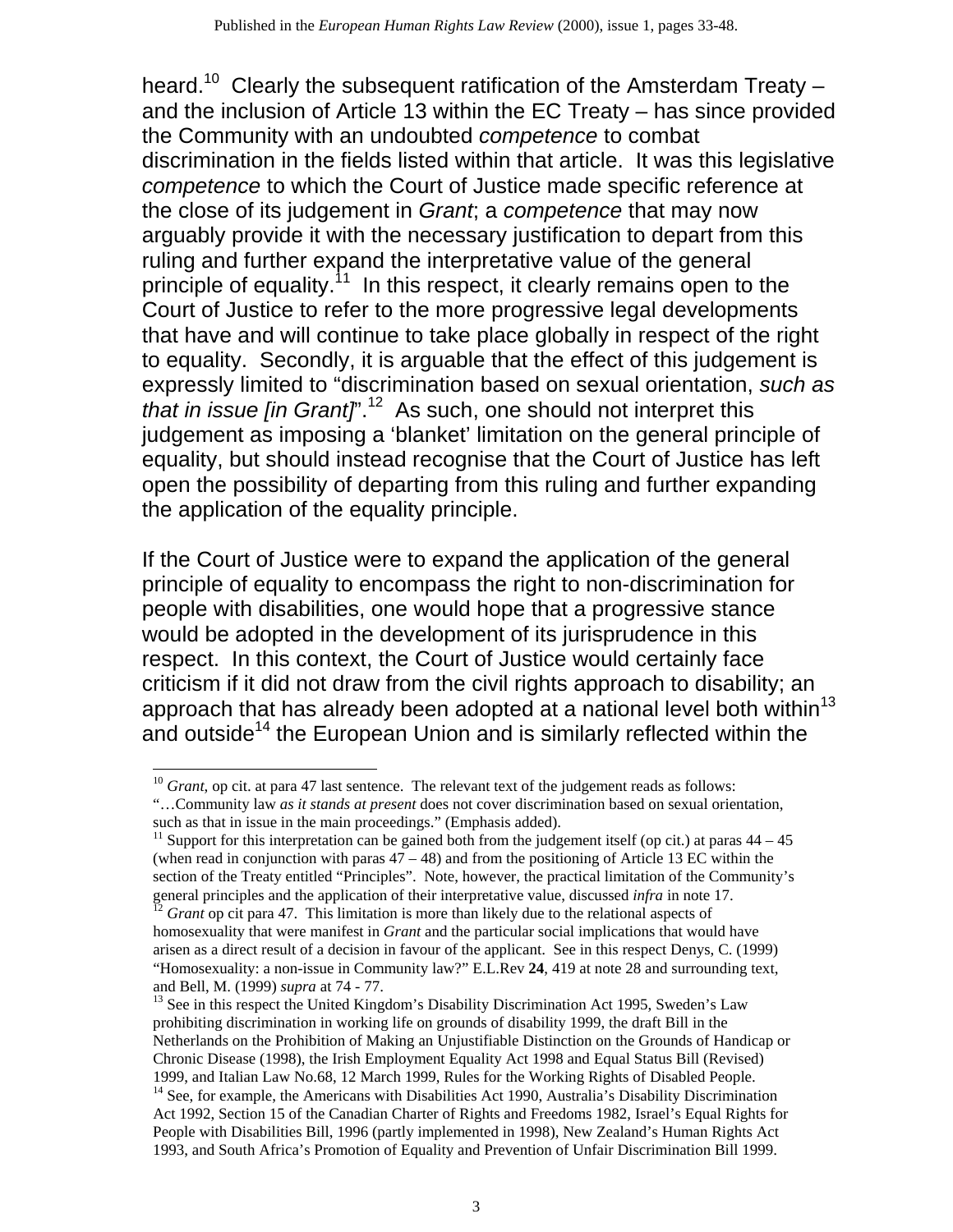international arena.<sup>15</sup> Moreover, it is suggested in this respect that the Court of Justice should employ a model of equality that promotes 'equality of opportunity' rather than the traditional notions of 'formal' or 'juridical' equality. By so doing, the Court of Justice will be better able to take account of, and make reasonable accommodations for, the material differences that may arise between individuals and achieve an optimum level of equality in a manner that is both fair and advantageous for society as a whole.<sup>16</sup>

Nonetheless, while favourable *dicta* from the Court of Justice in respect of the general principle of equality may - through their interpretative impact on the Treaty provisions or secondary legislation - provide enforceable rights to individuals, such an approach would involve a slow, incremental and, at times, disparate process.<sup>17</sup> In the context of the non-binding declaration attached to Article 95 EC, it is clear that similar limitations exist. The potential application of this declaration to the advancement of disability rights is dependent both on the introduction of secondary legislation under Article 95 EC, and the material scope of such legislation having implications for the particular needs of people with disabilities. Moreover, any advancement made in this respect will be limited to the material scope of the measures enacted under that article. In contrast, however, the adoption of secondary legislation - such as a European Directive on nondiscrimination - would provide a secure, unified, and relatively immediate<sup>18</sup> template or minimum standard of rights in this regard. Clearly, therefore, the passage of such an instrument would, in the immediate future, constitute the best way forward at a European

<sup>15</sup> See, for example, the European Commission's Communication on *Equality of opportunity for people with disabilities – a new European Community disability strategy* (1996) COM 406; the General Comment No.5, E/C.12/1994/WP.13.1 December 1994 under the International Covenant on Economic, Social and Cultural Rights 1966, the Council of Europe's Recommendation No.R (92) *on a coherent policy for people with disabilities*, and the Inter-American Convention on the Elimination of All Forms of Discrimination against People with Disabilities (1999).

<sup>&</sup>lt;sup>16</sup> The 'equality of opportunity model' is reflected in varying degrees throughout all of the national non-discrimination measures identified in notes 13 and 14 *supra* and is clearly promoted by the international instruments identified in note 15 *supra*.

 $17$  While the general principle of equality is broad in application, it must first be attached to a separate cause of action under Community law before it can be of relevance to the Court of Justice. In the context of the new grounds of discrimination listed within Article 13 EC, the introduction of secondary legislation under this or any other suitable Treaty article would provide such a cause of action. In this regard, one would be correct to describe Article 13 EC and its application to the general principle of equality as a 'sleeping giant'. Whether the European Commission's proposed non-discrimination package under Article 13 EC (discussed below) will awaken this giant is something that only time will tell.

<sup>&</sup>lt;sup>18</sup> Member States are typically provided with a transition period of two years within which to implement a Directive so that they can adjust their domestic laws and policies in order to comply with its provisions.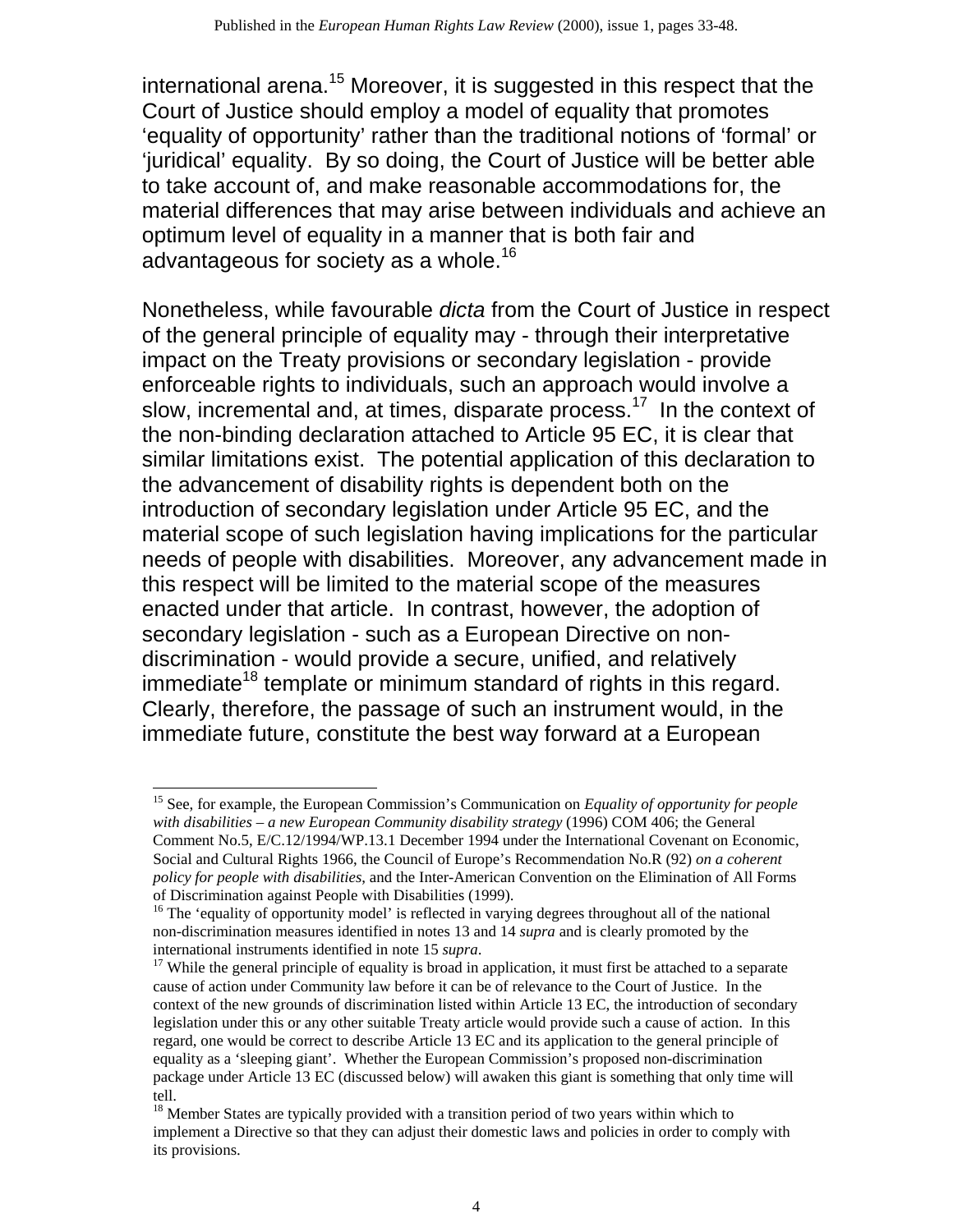Community level in combating discrimination on grounds such as disability.<sup>19</sup>

A tentative step in this direction has already been taken by the European Commission (the Commission) in its recently proposed nondiscrimination package. This package includes two separate binding instruments, both of which take the form of a Directive and employ Article 13 EC as their legislative basis.<sup>20</sup> As proposed, one of these Directives will be specifically concerned with race (described as a 'vertical Directive') and will prohibit race discrimination in the context of employment, provision of goods and services, health, education and sport. The other will take the form of a 'horizontal Directive' and will prohibit discrimination on each of the grounds listed in Article 13 EC with the exception of gender. In contrast to the vertical Directive, however, the material scope of the horizontal Directive is limited to the context of employment and occupation. $2^1$  As a result, the advancement of disability rights at a Community level in the short-term will be in the form of the proposed 'horizontal Directive' and will be limited, therefore, to a right to non-discrimination in the employment context only. What remains unclear, however, is the precise content of the proposed Directive and the particular place which disability (as a ground of discrimination) will have therein.<sup>22</sup>

# **II. The non-discrimination package in context**

The Commission's proposed non-discrimination package provides an opportunity to fully evaluate the potential proffered by the amendments introduced at Amsterdam to the advancement of disability rights at Community level. To this end, the following discussion places a particular focus on the legislative bases provided by Articles 13 and 137 EC and their respective relationships - both actual and potential - to that package.

<sup>&</sup>lt;sup>19</sup> That is not to ignore, however, the vital role that the Court of Justice will subsequently play in the further development of disability rights under Community law; a role that is likely to be most influential following the adoption of a secondary legislation in this regard. One need only refer to the impact of the Court's jurisprudence on the development of legal protection against sex discrimination within the European Community to illustrate this point.

<sup>&</sup>lt;sup>20</sup> See in this respect the recent commitment made by the previous Commissioner for Employment and Social Affairs (P. Flynn) at the Vienna conference "Article 13: Anti-Discrimination: the way forward" 4 December 1998. While the Commission will also propose a Council Decision for an action programme on non-discrimination designed to complement the Directives identified above, reference to the 'non-discrimination package' throughout this paper should be understood as meaning the two proposed Directives only.

 $21$  Sex is excluded from this proposal because protection against gender discrimination in the context of employment and occupation already exists at a Community level.

 $^{22}$  At the time of writing, the details of the proposed Directives were confidential.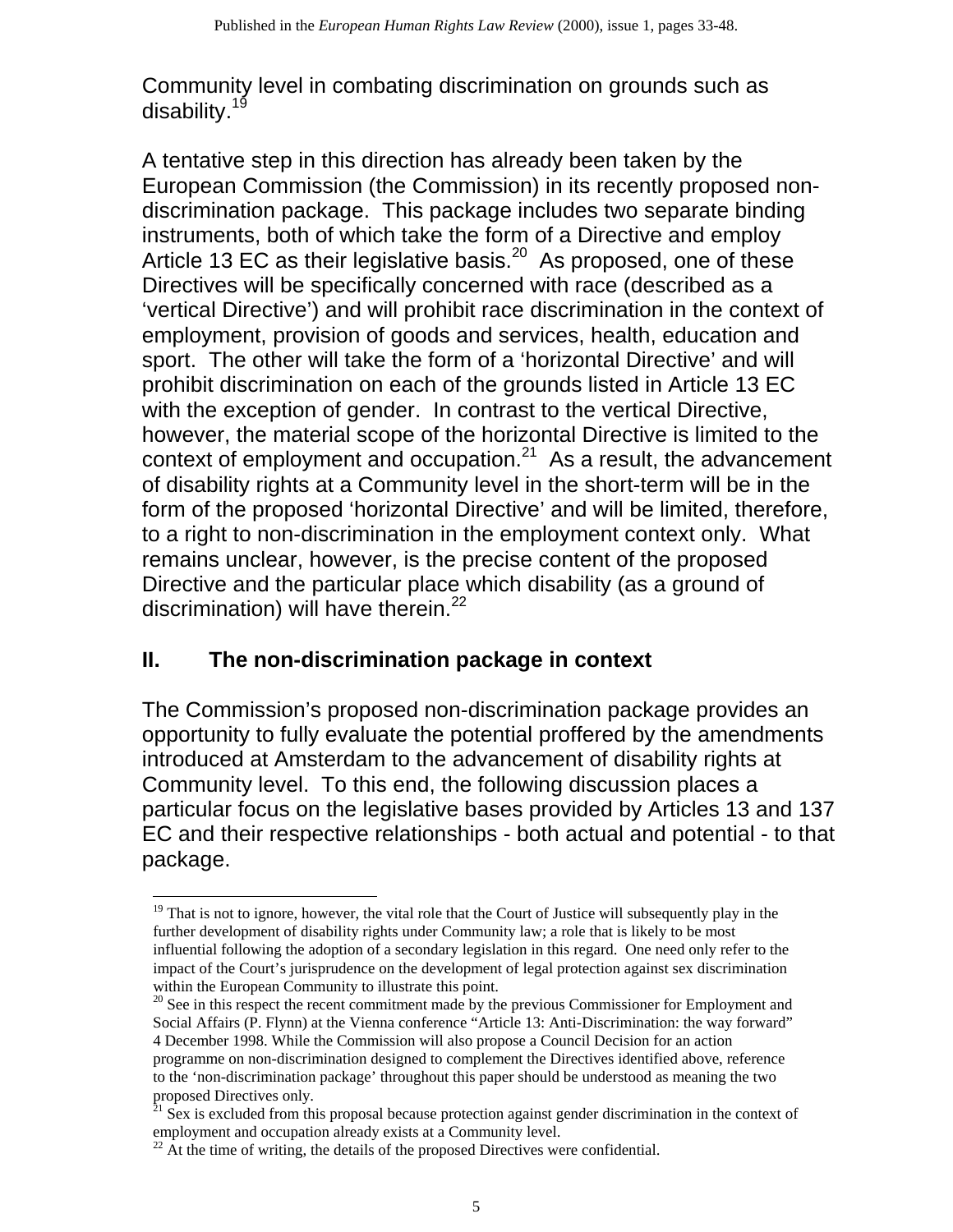# (a) Article 13 EC

"*Without prejudice to the other provisions of this Treaty and within the limits of the powers conferred by it* upon the Community, the Council, acting unanimously on a proposal from the Commission and after consulting the European Parliament, *may take appropriate action to combat discrimination* based on sex, racial or ethnic origin, religion or belief, *disability*, age, or sexual orientation." (Emphasis added)

### The basics

Article 13 EC is, in essence, an enabling provision to combat discrimination in the fields that it lists. It does not confer directly effective rights to citizens of the European Union.<sup>23</sup> It does, however, enable the Community Institutions to introduce secondary legislation that could, in turn, confer such rights on individuals; rights that would therefore be enforceable before national courts.

While providing a clear legislative basis for action to combat discrimination on the listed grounds, Article 13 EC is not prescriptive as to the nature or content of any forthcoming measures based upon it.<sup>24</sup> The Commission, therefore, has the option to use either binding measures, non-binding measures, or a combination of the two in proposing action under Article 13 EC.

The content of such a proposal is also within the Commission's discretion and its assessment and formulation of the best 'approach' to adopt in this respect will have a critical influence on the measure's effectiveness in combating discrimination as well as its likelihood of successful passage through the decision-making procedure. One should note, however, that the demands of 'effectiveness' and 'political expediency' (demands advanced throughout the legislative process) will

<sup>&</sup>lt;sup>23</sup> While the text of Article 13 EC is 'sufficiently clear and precise', the conditional nature of the facility it provides prevents it from satisfying all of the technical requirements for direct effect. An opportunity to revise the text of Article 13 EC to ensure that it provides directly effective rights to natural and legal persons may arise at the next inter-governmental conference in 2000. 24 In this respect the critical wording in Article 13 EC is "…*appropriate* action to *combat* 

discrimination…" (Emphasis added). It is interesting to note that the initial draft of Article 13 EC employed the phrase "*prohibit* discrimination" (see, Dublin General Outline for a Draft Revision of the Treaties (CONF/2500/96 CAB). One may argue that the change to "*combat* discrimination" in the finalised version of Article 13 EC – when read in light of the words "appropriate action" –indicates that its application is not restricted to the prohibition of discrimination through the adoption of negative rights alone. It is possible, therefore, that the legislative basis provided by Article 13 EC may also allow for the adoption of 'affirmative action measures', as well as measures incorporating social and economic rights, in order to 'combat' *de facto* forms of discrimination.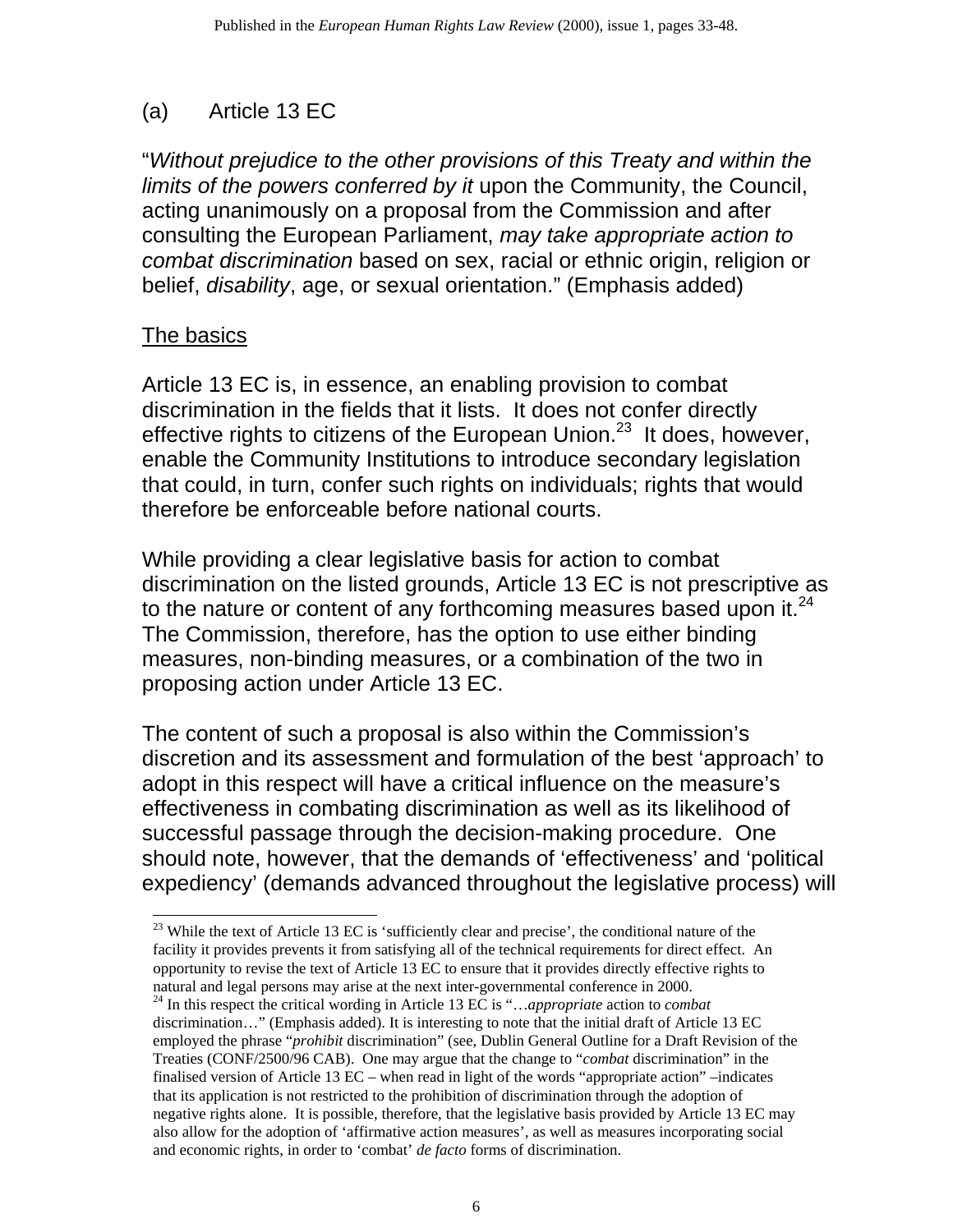rarely complement each other in the context of human rights. The potential for conflict between these demands - and consequently legislative stalemate - is particularly acute in relation to Article 13 EC because a unanimous agreement must first be reached within the Council of Ministers of the European Union (the Council) before a given proposal can be adopted under this provision.<sup>25</sup>

#### The legislative scope

The Commission's approach in developing a proposed measure under Article 13 EC and the measure's vulnerability to legal challenge will, to a large extent, depend on the legislative scope or remit of application of this article and, in this respect, the following points can be made:

Firstly, the inclusion of the words "without prejudice to the other provisions of this Treaty" within Article 13 EC would arguably require the Commission to justify its preferred use of this provision if the same objective(s) could equally be achieved by employing a legislative basis found elsewhere within the Treaty. This 'justification requirement' is most likely to arise in circumstances where the general principle of nondiscrimination "is given concrete form [elsewhere in the Treaty] in respect of specific situations".<sup>26</sup> One should note in this respect, that the social provisions of the Treaty, as amended at Amsterdam, and in particular Article 137 EC, clearly provide an alternative legislative basis to Article 13 EC if the material scope of the proposed non-discrimination measure is restricted to matters ostensibly relating to the concept of *worker* or the *working environment*. 27

<sup>25</sup> A significant limitation to Article 13 EC (Whittle, R. (1998) *supra* at 53), the need to establish a unanimous agreement within the Council may partly explain the format of the Commission's proposed non-discrimination package and the placement of disability (as a ground of discrimination) within the weaker of the two Directives. Arguably, the inclusion of disability within the horizontal Directive may, due to the strength of the disability lobby within the European Union, go some way towards counteracting a negative reaction in respect of age and sexual orientation; grounds of discrimination that are currently politically sensitive at Member State level.<br><sup>26</sup> This interpretation has been placed on similar wording in Article 12 EC by the Court of Justice in C-

<sup>186/87</sup> *Ian William Cowan v. Tresor public* [1989] ECR 195. The relevant text of Article 12 EC in this respect is: "…without prejudice to any special provisions contained [within the Treaty]…". 27 See Whittle, R. (1998) *supra*, 55 *et seq*. where the analysis provided is equally applicable to all

grounds of discrimination listed in Article 13 EC. It would appear therefore that the material scope of the proposed measure must clearly extend beyond matters relating to these concepts before Article 137 EC can reasonably be excluded as the appropriate legislative basis. Moreover, while sub section 6 of Article 137 EC provides "…this Article shall not apply to *pay*, the right of association, the right to strike or the right to impose lock-outs." (Emphasis added), it is suggested that the reference to 'pay' – in this context - is more concerned with preventing the decision making procedure in Article 137(2) EC (*i.e*., qualified majority voting) being used to 'regulate' pay directly (*i.e*., minimum wages *etc*) than the adoption of an equal treatment measure which merely has implications for it. As such, one may argue that Article 137(6) would not prevent the application of Article 137 EC in providing a legal basis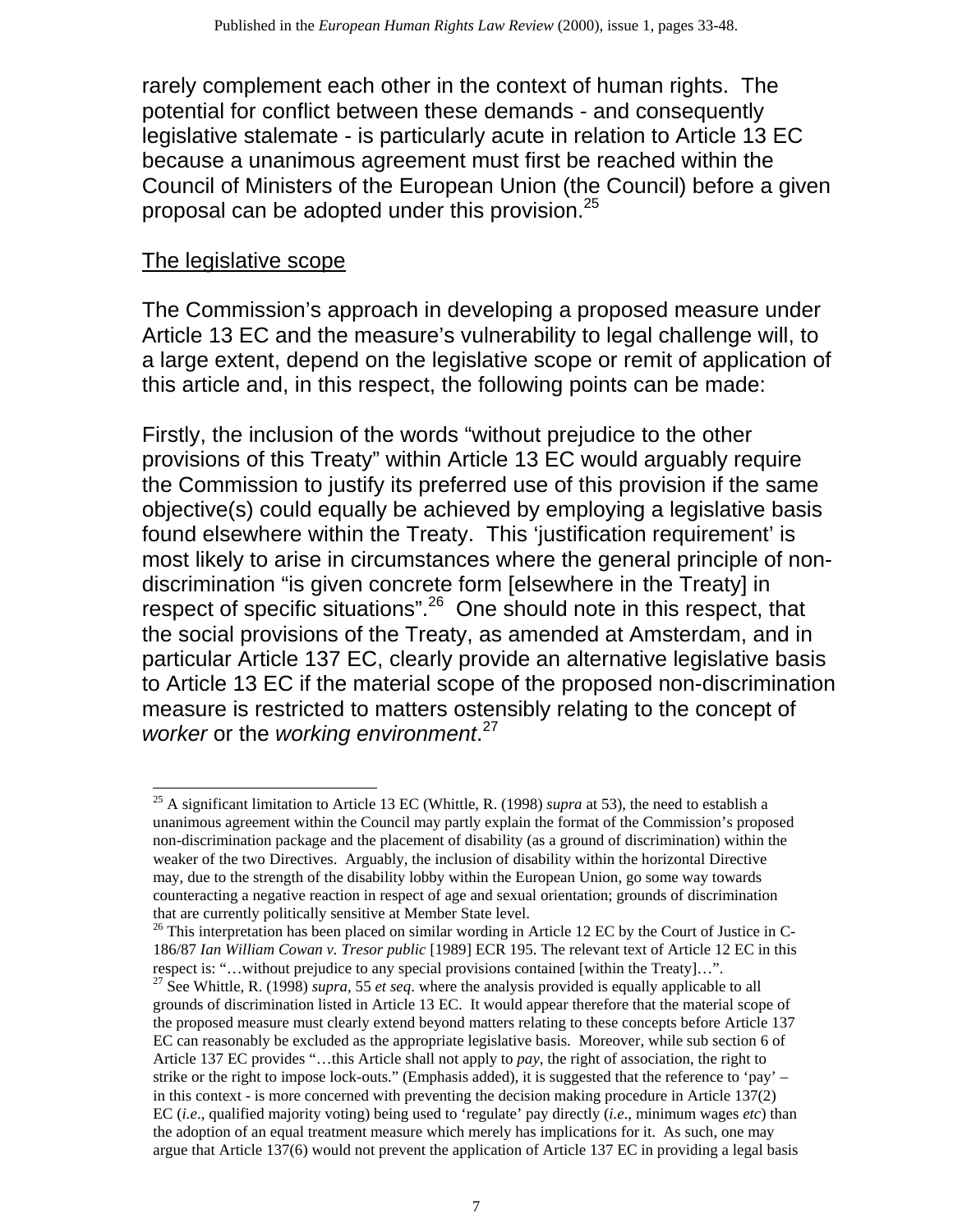Given the material scope of the proposed 'horizontal Directive', Article 137 EC arguably provides an alternative legislative basis in this regard to Article 13 EC. The potential application of Article 137 EC in this respect takes on greater significance when one considers that it assigns a more proactive involvement in the decision making process to the European Parliament (the Parliament). Consequently, it is open to the Parliament - in protecting its prerogatives – to question the validity of the Commission's use of Article 13 EC if the current proposal for a 'horizontal Directive' continues to be restricted to the context of employment and occupation alone.<sup>28</sup> More importantly however, Article 137 EC (subject to the exceptions laid down in sub-section 3) requires only a qualified majority vote in favour of the proposed measure before it can be adopted by the Council. The chances, therefore, of the horizontal Directive successfully passing through the decision making process are increased if Article 137 EC is employed as the legislative basis. In light of the above, it is suggested that the proposed horizontal Directive – in its current form – would find a more suitable legislative basis under Article 137 EC.

Secondly, the words "…*within the limits* of the powers conferred by [the Treaty] upon the Community…" (Emphasis added) would indicate that the use of Article 13 EC as a legislative basis is limited to those areas of activity that are already within the Community's competence. Apart, therefore, from the ability to combat discrimination on the grounds that it lists, Article 13 EC does not extend that competence. Moreover, the difference in wording between this part of Article 13 EC and its equivalent in Article 12 EC (for example)<sup>29</sup> would suggest that its application is further restricted to those areas of Community competence where a *secure* Treaty basis exists. In contrast, therefore, to Article 12 EC - where the only limit on legislative action is the scope of application of the Treaty – the legislative remit of Article 13 EC is unlikely to include Community action based purely on the Treaty's 'objectives' or 'scope of application'.<sup>30</sup>

for a non-discrimination measure merely because such a measure extended the principle of equal treatment to the assessment and provision of pay.

 $28$  Employing Article 13 EC where a more suitable Treaty article exists would run the risk of legal challenge by way of direct action for annulment under Article 230 EC. In Case C-22/96 *European Parliament v. Commission of the European Communities* (28 May 1998), the Court of Justice stated that the choice of legal basis for a measure must be based on objective factors which are amenable to judicial review. Those factors include in particular the aim and content of the measure (see also, Case C-300/89 *Commission v. Council* [1987] ECR 1493, para 13)

 $29$  The relevant text in this regard is "Within the scope of application of this Treaty...".

<sup>&</sup>lt;sup>30</sup> Action beyond the existing competence of the Community to combat discrimination may theoretically find a legislative basis under Article 308 EC. Nevertheless, the decision by the German Constitutional Court in *Brunner v. European Union Treaty* [1994] 1 C.M.L.R. 57 and the subsequent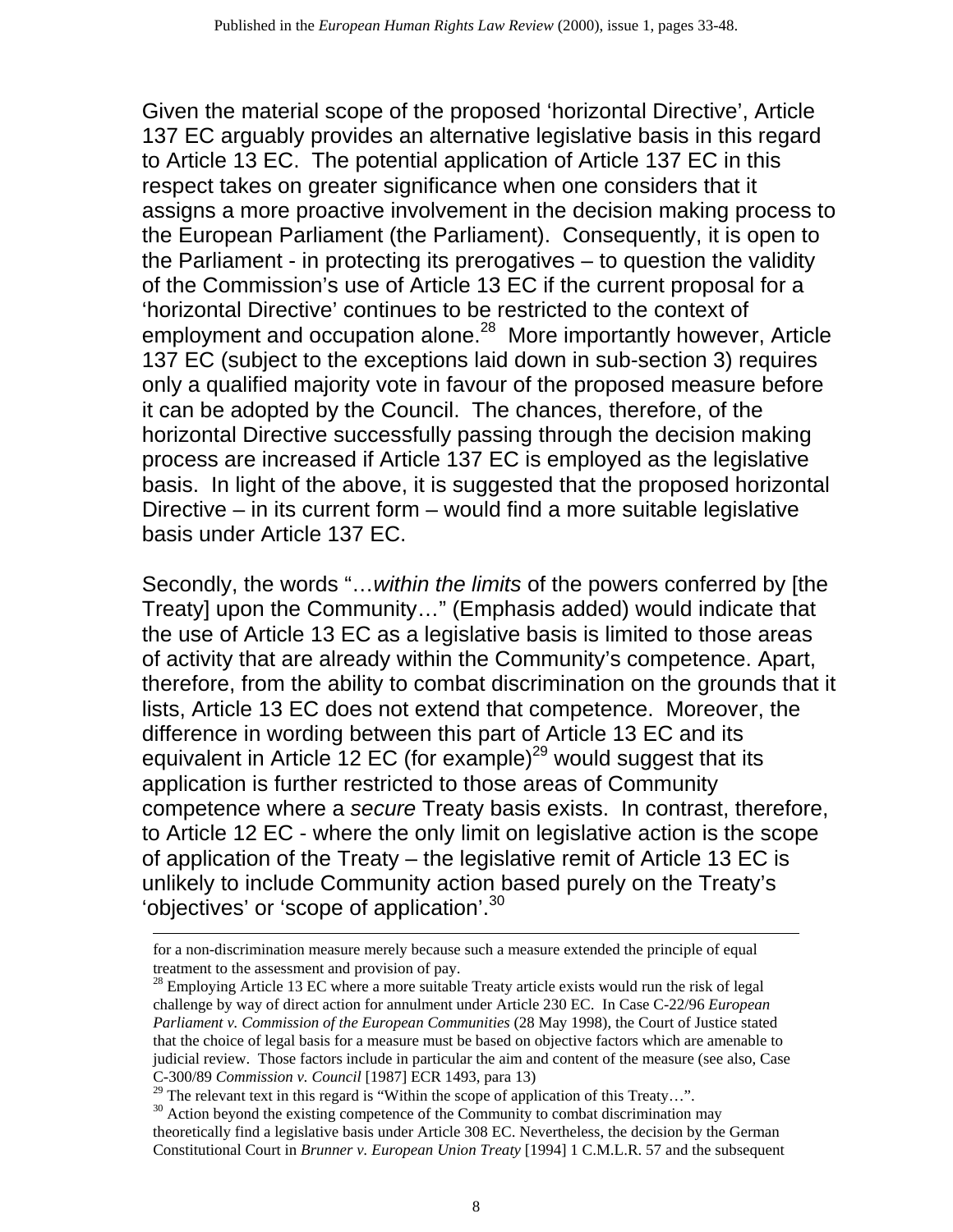Finally, the inclusion of the words "…*powers conferred* by [the Treaty]…" (Emphasis added) would arguably impose a further limitation on the legislative capability of Article 13 EC. It is suggested, in this respect, that the application of Article 13 EC is dependent upon the respective legislative *powers* of the Treaty articles that govern those areas of community activity selected to form the material scope of the proposed measure. In other words, if the Community legislator wishes to issue *binding* measures to combat discrimination under Article 13 EC, it must first select areas of Community activity (competence) where the necessary *powers* to issue such measures have been attributed to the Community by the particular Treaty articles concerned.<sup>31</sup>

In light of the above, it is suggested that the areas of Community competence that would provide the necessary Treaty *powers* for the adoption of a *binding* non-discrimination measure include: employment and certain social policy issues pertaining to the rights of workers, vocational training, transport, and the approximation of national measures pertaining to the functioning of the common market.<sup>32</sup> The latter - as an area of Community competence - would encompass

reduction in Commission proposals emanating from Article 308 EC clearly demonstrate the current

reluctance of the Community Institutions to employ this provision.<br><sup>31</sup> This interpretation of the term 'powers' should be contrasted with that given by M. Bell where it is equated with the term 'competence' (Bell M. (1999). "The new Article 13 EC Treaty: a sound basis for European anti-discrimination law?" Maastricht Journal of European and Comparative Law **6**(1), 5). It is suggested here, however, that such an approach, if correct, would enable the Community legislator to enact a particular type of *binding* measure (in this context a non-discrimination measure) in areas of Community activity ('competence') where the relevant legislative 'powers' provided by the Treaty do not envisage such action. The contradiction created by such an approach is particularly acute in the area of 'Sport' (see note 32 *infra*). While the requirement for a unanimous agreement within the Council under Article 13 EC arguably renders this particular point as to its construction and subsequent application in the legislative process somewhat academic (see Allen, R. (1998). "Article 13 and the search for equality in Europe: an overview" at the Vienna Conference "Article 13: Antidiscrimination the way forward" 4 December 1998), the value of a correct approach in this respect should not be ignored. By observing the suggested construction and application of Article 13 EC (as outlined within this paper) the Commission will ensure that a proposed measure is both more likely to comply with the principles of subsidiarity and proportionality and less likely to face legal challenge by the European Parliament. It is by following this approach that a unanimous agreement within the Council is most likely to be reached.<br><sup>32</sup> Articles 137(2) and (3), 150, 71, 94 and 95 EC respectively. It should be noted that the material

scope of the proposed Race Directive includes the areas of 'health' and 'education'. However, like 'culture', these areas of Community activity, or 'competence', provide legislative 'powers' that, for the purpose of such a measure, would be limited to the introduction of "incentive measures" (see, Articles 152(4), 149, 151(5) EC respectively). As such, one may argue that their inclusion in the proposed Race Directive is founded upon legislative bases that are relatively insecure (although, see note 33 *infra*). This insecurity is further accentuated in respect of 'sport' because its inclusion within the material scope of the Race Directive can be justified only by interpreting the limited legislative *powers*  found in 'education' (Article 149 EC) and 'culture' (Article 151(5) EC) in the light of the non-binding Declaration No. 29 on Sport, as introduced at Amsterdam.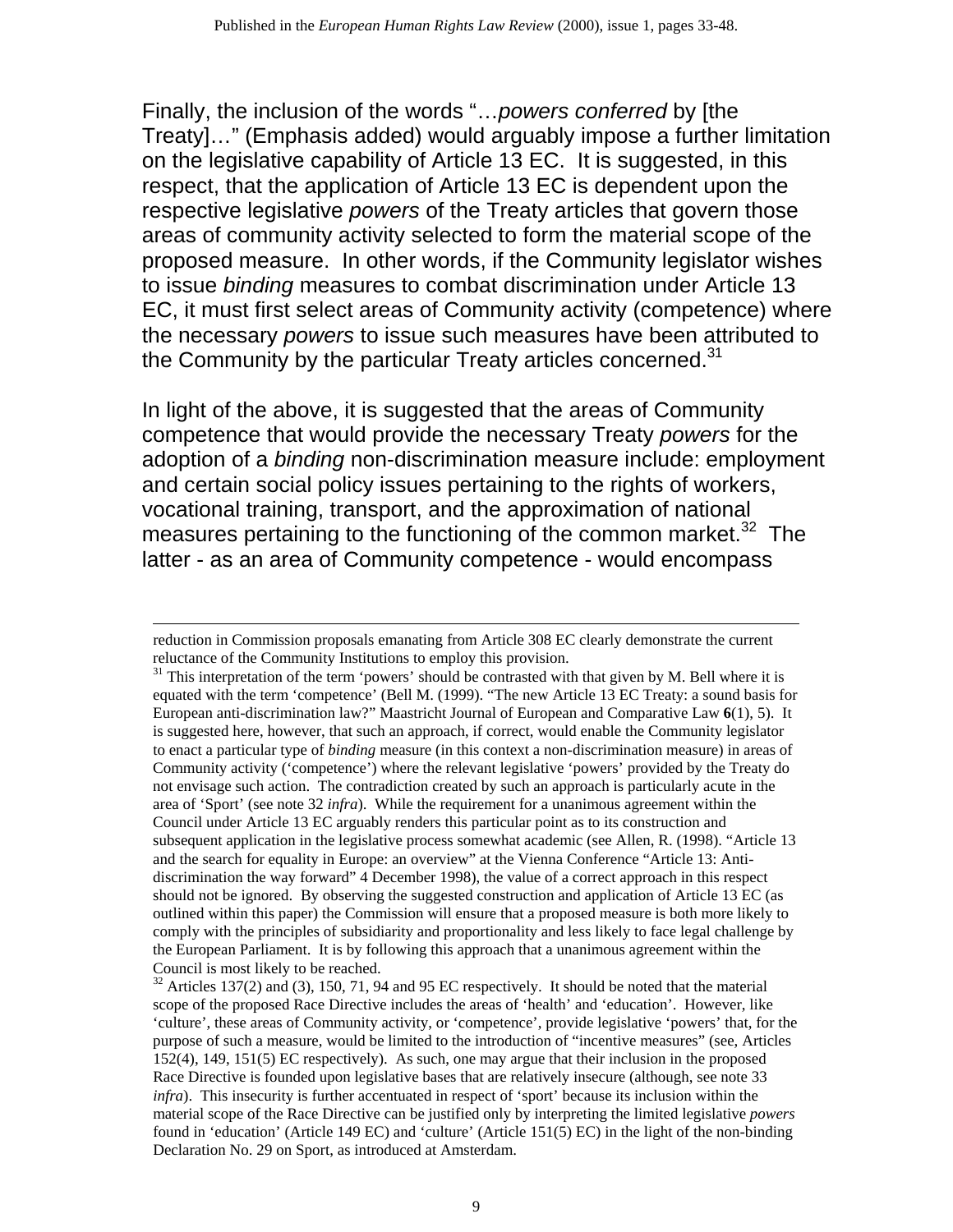issues concerning, *inter alia*, access to goods and services, telecommunications, and the design of new technology.  $33$ 

It should be noted, however, that differences clearly exist as to the respective legislative *powers* of those areas of Community competence identified above and, as a consequence, the form and content of the *binding* measures that may be adopted within their respective fields of activity. The areas of employment and vocational training, for example, expressly direct Community action to 'support' and 'supplement' the activities or actions of Members States. Their respective legislative bases, therefore, provide 'limited' *powers* in this respect and should be contrasted with those pertaining to transport and the regulation of the internal market (for example).<sup>34</sup> Be that as it may, it is arguable that this direction as to the nature of any action taken is primarily concerned with ensuring a sensitive approach to the Community principles of 'subsidiarity' and 'proportionality'.<sup>35</sup> As such, this direction does not appear to prevent the adoption of a *binding* measure to combat discrimination within those areas of Community competence.<sup>36</sup> Thus, provided that the proposed measure complies with these principles and, in particular, the requirement to clearly demonstrate its 'added value' at Community level, the adoption of a *binding* measure in this respect is unlikely to face legal challenge.

<sup>33</sup> Additional areas of Community competence that may arguably provide the necessary Treaty *powers* for the development of a *binding* non-discrimination measure include: the right of establishment (legislative *power* in Article 44 EC), general issues relating to the right to 'European citizenship' (legislative *powers* in Articles 18, 19 and 22 EC), and the free-movement of workers (legislative *powers* in Article 40 and 42 EC). One should also note that secondary or derivative issues or areas of Community competence emanating from the main focus of these Treaty articles may also allow a right to non-discrimination at a Community level within their respective areas of activity and therefore extend the scope of any proposed measure in this regard. For example, equality of access to the provision of 'education', 'housing' and 'health care' may be justified by reliance on the Treaty articles that provide legislative *powers* in respect of the free-movement of workers. Additional legislative *powers* in this respect may arise by virtue of Treaty revision and an opportunity for amending the Treaties may present itself at the next Inter-governmental Conference in 2000. 34 See note 38 *infra*.

<sup>&</sup>lt;sup>35</sup> The principle of subsidiarity is referred to in Article 5 EC and Article 1 TEU. Further guidance on these matters can be found in the Protocol on the Application of the Principles of Subsidiarity and Proportionality (introduced at Amsterdam). For an excellent discussion of these principles see de Burca, G. (1999). "Reappraising Subsidiarity's Significance after Amsterdam", Harvard Jean Monnet Working Paper No.7/99 http://www.law.harvard.edu/Programs/JeanMonnet/papers/99/990701.html. For the Commission's most recent report on this area see, "Better lawmaking 1998: A shared responsibility." COM (98) 715.

 $36$  Moreover, while the Treaty article relating to vocational training specifically excludes "...any harmonisation of the laws and regulations of the Member States.", this exclusion is arguably more concerned with preventing the harmonisation of the content and organisation of the training programme rather than the adoption of rules regulating access to it. See Bell, M. (1999). "The new Article 13 EC Treaty: a sound basis for European anti-discrimination law?" *supra*, where this analysis is extended to include the Community competence of 'education' as well as 'vocational training'. In respect of 'education', however, cf. note 32 *supra*.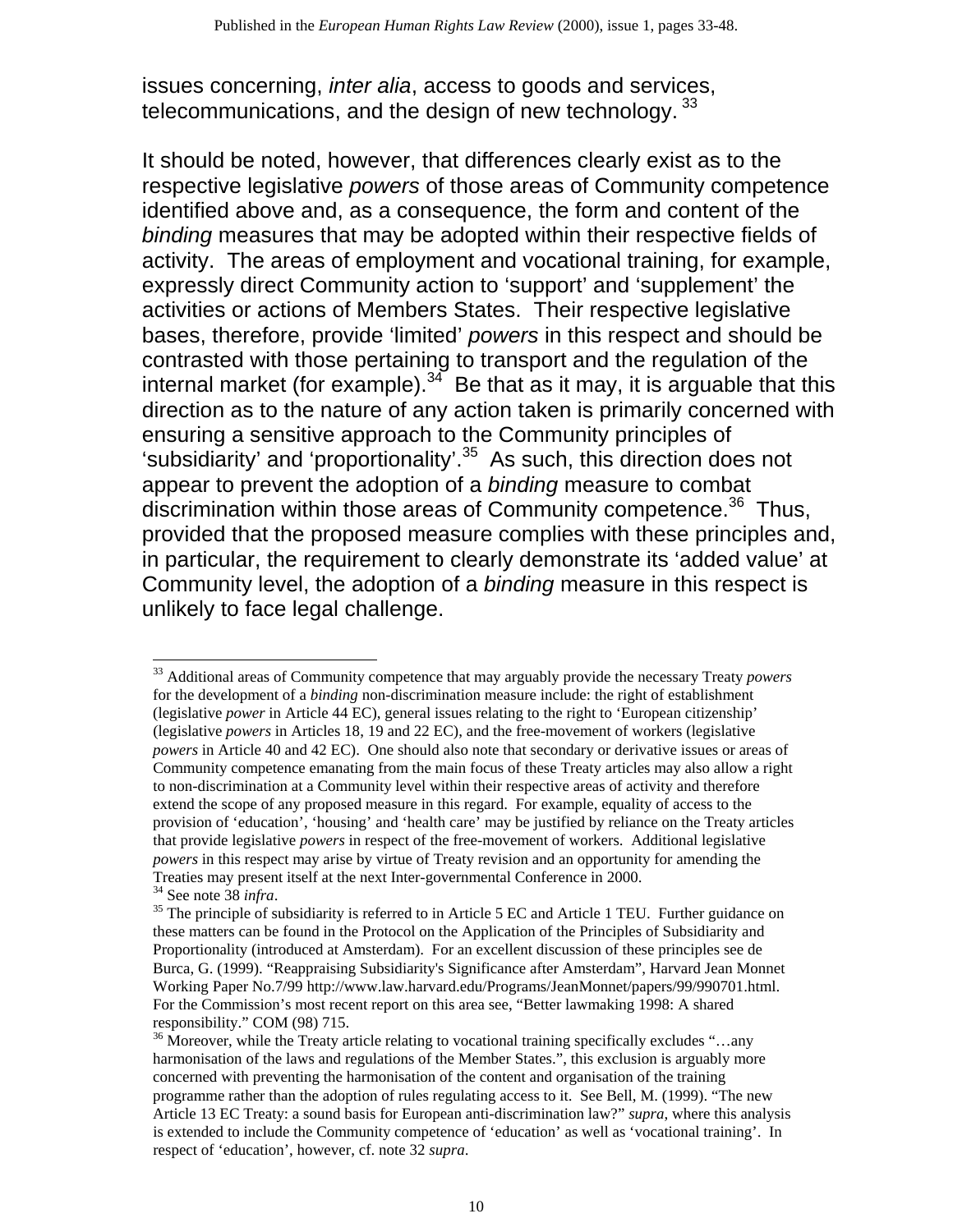By selecting areas of Community activity that – in conjunction with Article 13 EC - provide both the necessary *competence* and appropriate legislative *powers* to act in the proposed manner (as demonstrated above), the Commission is taking into account most issues pertinent to the principles of 'subsidiarity' and 'proportionality'.37 Those issues that remain concern the type or form of the measure (and consequently the detail and substance thereof) and whether the Community, by reference to "the scale or effects" of the proposed measure (*i.e.,* its 'added value'), is better placed than the Member States to achieve the set objectives. Clearly, the use of a Directive to combat discrimination within those areas of Community competence identified above would comply with the first of these issues (i.e., the correct type or form of measure).<sup>38</sup> As to the 'added value' of such a measure, the 'Community' benefits that would accrue from legislative intervention in this respect are clearly identifiable. In the context of disability based discrimination the following points can be made:

Firstly, significant gains in respect of competition within the European labour market would be achieved if the disparate level of protection currently afforded to people with disabilities throughout the European Union in matters of employment were addressed at Community level. A European measure in this respect would enable the introduction of young disabled people into the labour market and encourage the retention of the older members of the workforce as well as those acquiring a disability during their working life. This, in turn, would provide considerable benefits in respect of the increasing social burden that is being placed upon the working population. Such a measure would encourage the migration of a large number of people with disabilities from a dependency on social welfare benefits to the independence of a paid salary; a group of people who would then be able to contribute to the State system through the payment of taxes. 39

Secondly, the freedom of a salary would unleash a considerable consumer force that, in turn, would reinvest in the internal market. At

 $37$  In relation to the legislative scope of Article 13 EC as discussed above, the 'justification requirement', the need to find a *secure* legislative basis, and the need to select areas of activity where the necessary legislative *powers* exist, are all issues equally pertinent to the principles of subsidiarity and proportionality. This parallelism between these principles and the legislative scope of Article 13 EC is reinforced by the similarity in wording between this article and that relating to subsidiarity (Article 5 EC) in that both contain the words "… within the limits of the powers conferred …". 38 See, Whittle, R. (1998) *supra* at 57. Moreover, in the context of transport, the relevant Treaty provisions invoke a legislative basis that is less sensitive to the principles of subsidiarity and proportionality and would therefore allow the use of Community Regulations in their area of activity as well as the less restrictive legislative format found in Directives.

 $39$  Similar benefits in respect of social costs can be attributed to the retention of people in the labour market who would otherwise retire early and rely on State pensions or invalidity benefits.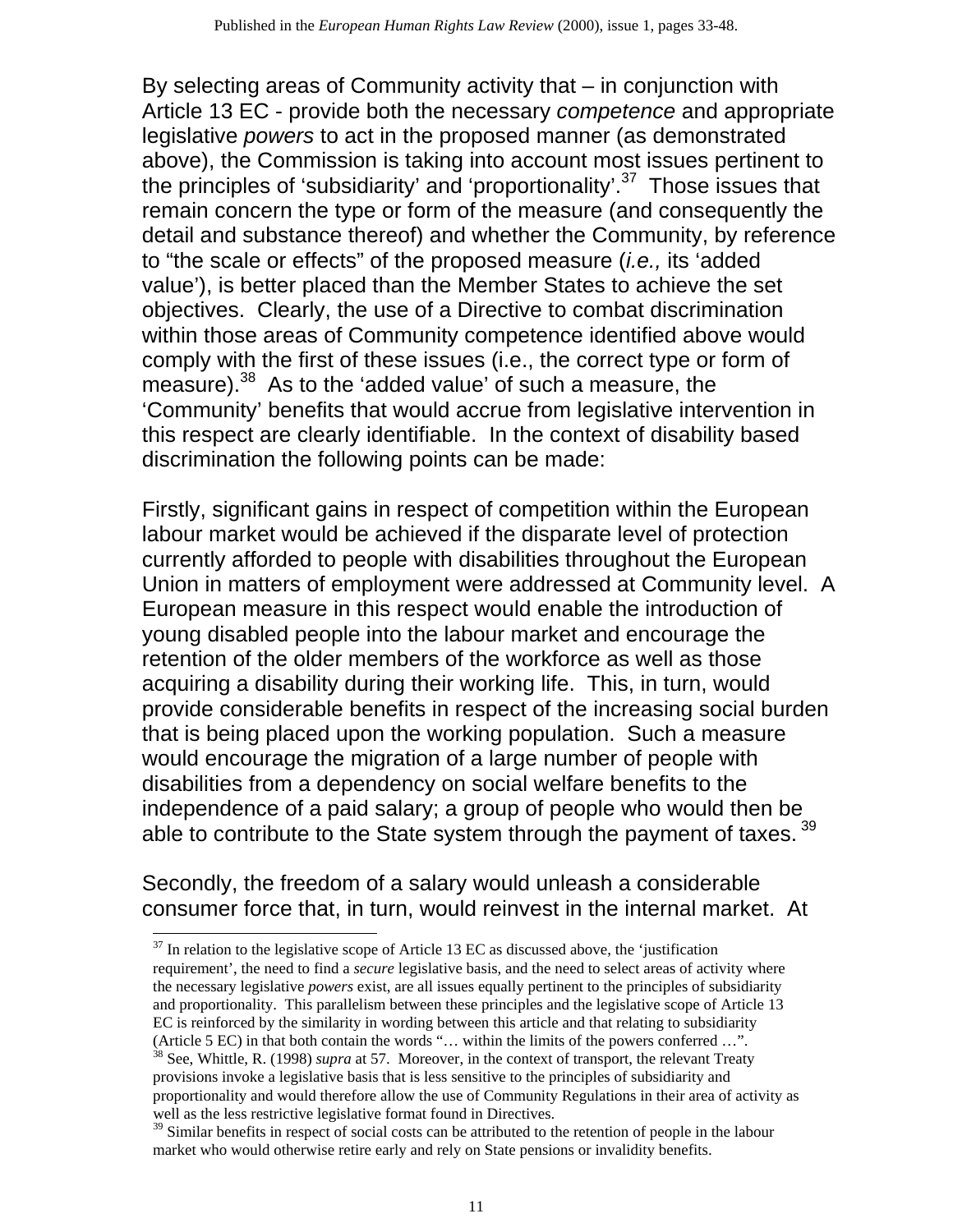present, however, the European market for disability friendly products (products having a *universal design*) is weak and is dominated by American distributors. Widespread investment at industry level throughout the European Union would serve to open up this market and ensure that European enterprises could offer a viable competitive alternative. Nonetheless, despite the potential profitability of such investment, it is unlikely that - in the absence of market regulation - the European market will take this initiative. $40$  Community intervention, therefore, demanding non-discrimination and *universal design* in the provision of goods and services would encourage European enterprises to be competitive in what is clearly a profitable market; a market addressing not only the needs of people with disabilities but those of other groups such as pregnant women, the elderly, the young and those with temporary impairments.<sup>41</sup> Notably, it is the absence of a common level playing field throughout the European Union in this respect that renders the Community legislator better placed to act, and through such action, ensure the achievement of a *universal design*  standard.

It is important to note in this context, that the term 'goods and services' (employed above) must be understood to encompass the areas of transport, physical access to the public arena, accommodation and housing, telecommunications and new technologies. Only through the provision of these key goods and services on a non-discriminatory basis, can the potential benefits of any subsequent re-investment in the internal market be fully realised. Moreover, Community wide implementation of a *universal design* standard throughout these areas would facilitate the free-movement of persons, not only in their capacity as workers, but also as providers and recipients of goods and services. By so doing, Community intervention in this manner would contribute to the attainment of a full and equal right to European citizenship for disabled Europeans.

In the context of disability based discrimination, therefore, the potential application of Article 13 EC clearly extends beyond issues that are solely concerned with employment and occupation.<sup>42</sup> Consequently,

<sup>&</sup>lt;sup>40</sup> It is clear that the existence of discrimination limits both competition and the growth of economic markets and that these markets will continue to discriminate in the absence of regulation. See in this respect, Sunstein, C. (1991). "Why Markets Don't Stop Discrimination." Soc.Phil.Pol **8**, 22.

 $<sup>41</sup>$  It is suggested that businesses, especially large multi-nationals, may in fact welcome European-level</sup> regulation in this respect as it would arguably ensure a common level playing field throughout the market and, as such, render long-term planning and investment easier.

 $42$  This point is further reinforced by the observation made by Bell, M (1999). "The new Article 13 EC Treaty: a sound basis for European anti-discrimination law?" *supra* at 16, where reference is made to the inclusion of sex as a ground of discrimination within Article 13 EC. Given that sex, in the context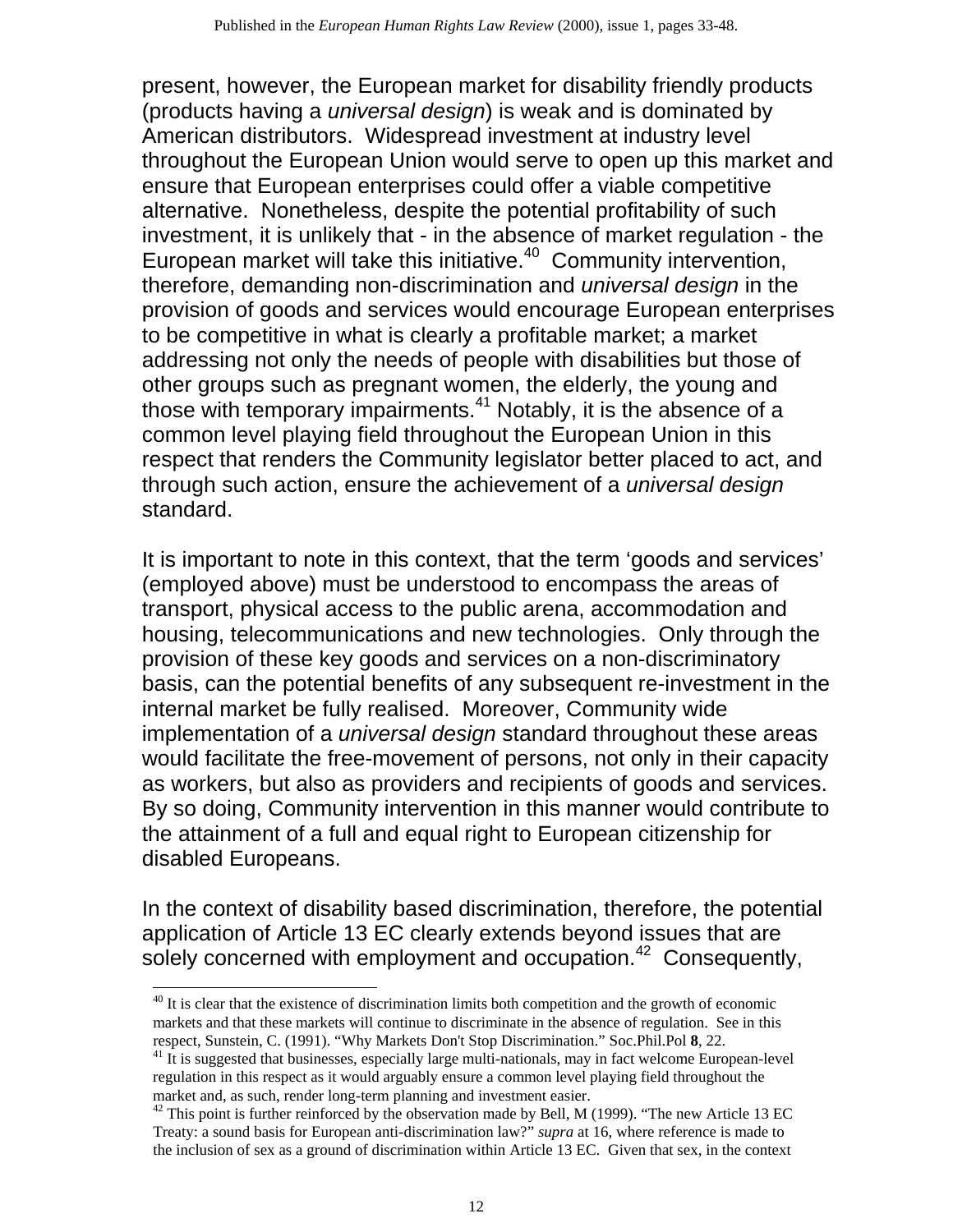the proposed 'horizontal directive', in its current form, fails to realise the potential proffered by Article 13 EC to the advancement of disability rights within the European Union.

(b) Article 137 EC

As a legislative basis, this provision enables the Council to introduce Directives in relation to the fields that it lists. These include *inter alia*:

- improvement in particular of the *working environment* to protect workers health and safety;
- *working conditions*; [and]

- the *integration of persons excluded from the labour market*…. (Emphasis added)

As previously noted, Article 137 EC provides an alternative legislative basis to Article 13 EC for the adoption of a non-discrimination measure that is limited to the context of employment and occupation alone.<sup>43</sup> Given that it requires only a qualified majority vote in favour of a proposed measure by the Council (subject to the exceptions laid down in sub-section 3), Article 137 EC must surely be seen as a serious contender to Article 13 EC as regards the provision of a legislative basis for the proposed horizontal Directive. Moreover, the decision making procedure under Article 137 EC would enable both the Parliament and the social partners to have a greater influence in the development of the proposed measure; an influence that the Commission should not be seen to avoid. In this light, one may argue that the Commission should either employ Article 137 EC as the legislative basis for its proposed horizontal Directive (as opposed to Article 13 EC) or increase the material scope of the proposal to encompass additional areas of activity such as the provision of goods and services, and transport (for example). The latter would clearly take the proposal beyond the sole legislative remit of Article 137 EC and would therefore justify reliance on the broader legislative basis that can be provided by Article 13 EC (albeit limited to the extent of the legislative *powers* found in the other Treaty articles that govern the selected areas of Community *competence*).<sup>44</sup>

of employment, is already covered by Article 141 EC, its inclusion within Article 13 EC would be rendered superfluous if the application of that article were limited to the employment context only.

<sup>&</sup>lt;sup>43</sup> See note 27 and surrounding text.

<sup>44</sup> This, of course, would include the *powers* provided by Article 137(2) EC if the material scope of the proposal were to encompass the employment context.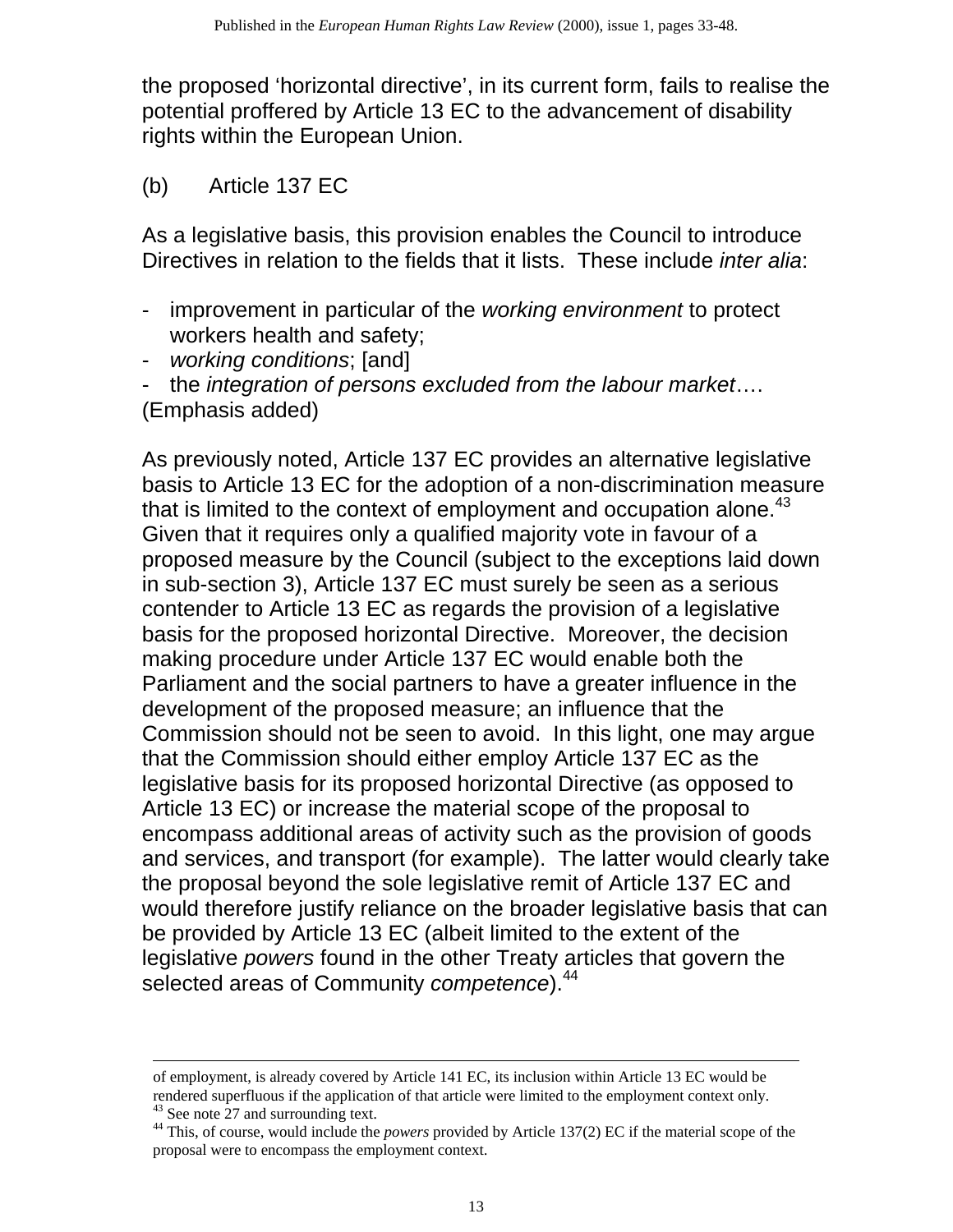As a point of detail, however, one should note that the overall construction of Article 137 EC would suggest that the legislative basis it provides is more suited to the introduction of affirmative action measures when acting in the context of equality of opportunity and employment. In contrast, the particular wording of Article 13 EC is arguably better suited to the introduction of justiciable individual rights.<sup>45</sup> This particular distinction between these articles and the legislative bases they provide has arguably been acknowledged by the German authorities in their recent proposal to the Commission for a Directive in the context of disability and employment. $46$  The suggested legislative basis for this proposal is Article 137 EC. By requiring Member States to implement affirmative action measures to enhance the employment opportunities of people with disabilities, this proposal adopts what may be described as the 'collective responsibility approach' to this area of employment law. The aim of such affirmative action measures, and the purpose behind this approach, is to address - in a structural and normative manner - the 'under-representation' in the employment market of groups such as people with disabilities. In holding society collectively responsible, this approach - through the imposition of employment quotas or the adoption of other forms of incentive measures such as tax and other concessions for example – adopts a proactive stance in addressing this type of under-representation. In contrast, the provision of justiciable individual rights (the 'individual rights approach') places the responsibility for its success upon the 'protected' individual and is therefore dependent upon both the ability and willingness of the protected class to enforce these rights when confronted with prohibited forms of discrimination. As such, the 'individual rights approach' can be described as reactive in nature and it is this approach that is most likely to be adopted by the Commission in the development of its proposed non-discrimination package.

While measures adopting the 'collective responsibility' approach are, by themselves, unlikely to constitute 'sufficiently clear', 'precise', and 'unconditional' standards and provide 'directly effective' - or 'justiciable'

<sup>&</sup>lt;sup>45</sup> Compare and contrast the wording in Articles 13 EC and 141(4) EC (gender) and their respective emphases. One may argue, in this respect, that the *primary* focus of Article 13 EC is to "...*combat discrimination..*." and it is not concerned, therefore, with the introduction of "...*specific advantages*..." (Article 141(4) EC) to compensate for the effects of past discrimination and to address the current

under-representation of a protected class in the workforce. 46 The proposal from the German authorities is entitled "Minimum standards for the vocational integration into society of people with a disability"; see "European Policy for the employment of disabled people" 24-25 February 1999, Dresden. It is interesting to note in this respect that the German proposal is, in effect, a reflection of the legal position currently in operation within the German national legal system. In the context of Germany, therefore, no further demands on the national system would result from the adoption of this proposal within the Community legal order.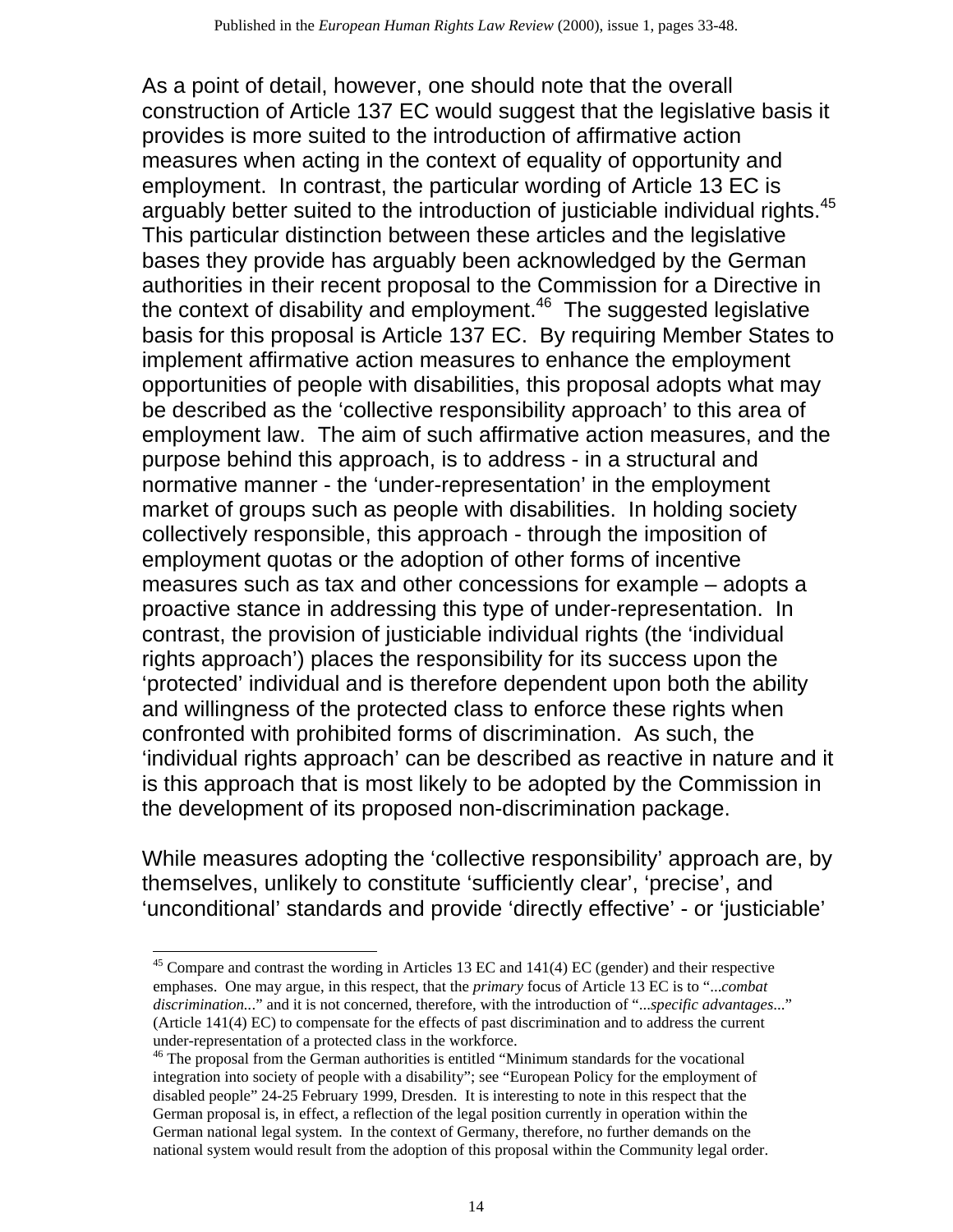- rights to individuals, a Directive employing such an approach would certainly achieve structural advances in the employment context for the normative needs of people with disabilities.<sup> $47$ </sup> In light of the respective and distinct benefits of the 'individual rights' and 'collective responsibility' approaches, it is suggested that the most suitable method of tackling discrimination, at least within the employment context, would be to combine the two, *i.e*., to combine 'affirmative action measures' with 'justiciable individual rights' (the 'combined approach'). In the event that "affirmative action measures" are considered to be beyond the legislative scope of Article 13  $EC<sup>48</sup>$  such an approach would be dependent upon the adoption of an additional Directive (dedicated to this aim) under the legislative basis provided by Article 137 EC.<sup>49</sup> This "combined approach" to combating discrimination in the context of employment and occupation would not only reflect the respective philosophical focus of Articles 13 and 137 EC but also achieve a suitable compromise between the two distinct legislative approaches to disability discrimination currently operating at a national level throughout the European Union.<sup>50</sup>

# **III. Critique of the non-discrimination package**

As previously noted, the relevant part of the Commission's nondiscrimination package for people with disabilities is the proposal for a 'horizontal Directive'; a proposal limited to combating discrimination solely in the context of employment and occupation. From a disability rights perspective the following points can be made in respect of that proposal:

Firstly, the grounds of discrimination in Article 13 EC are not listed in a manner that would indicate a hierarchy of status. Nevertheless, the

 $47$  Such a Directive would impose clear obligations upon employers and financial penalties for noncompliance in this respect. See R. Burkhauser and M. Daly (1998) "Disability and Work: The Experiences of American and German Men" FRBSF Economic Review (2), 17; an empirical study demonstrating the benefits that can be accrued within the employment context through the adoption of such measures under the 'collective responsibility approach'.

<sup>48</sup> In this regard compare nn. 24 and 45 above.

<sup>&</sup>lt;sup>49</sup> In this context, the adoption of a single Directive employing both Articles 13 and 137 EC as a dual legislative basis would not be permissible. According to settled case law, a measure cannot be adopted in this manner if the respective decision making procedures under the two legislative bases are 'incompatible', see Joined Cases C-164/97 and C-165/97, *Parliament v. Commission*, 25 February 1999. This incompatibility is clearly evident in respect of the legislative bases provided by Articles 13 and 137 EC.

<sup>&</sup>lt;sup>50</sup> This "combined approach" can be found at a national level in Sweden and the Netherlands (for example) and, to a certain extent, is permitted by the Treaty in respect of sex discrimination (see, Article 141 and, in respect of affirmative action, 141 (4) EC).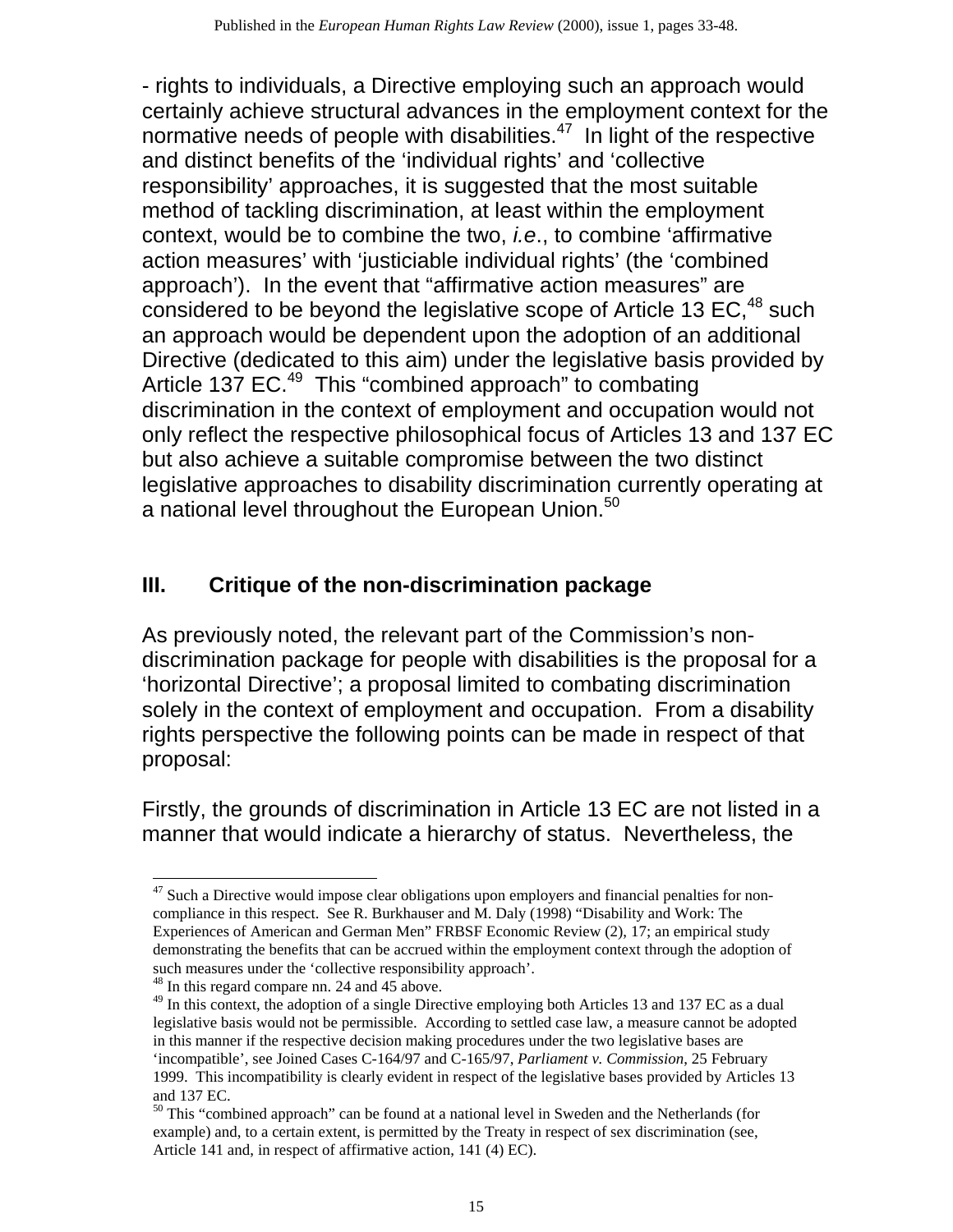disparity of coverage between the Commission's proposal to combat race discrimination (extending beyond the employment context) and its proposal for a 'horizontal Directive' (limited to the employment context) clearly ascribes a second class right of equality to, *inter alia*, people with disabilities. It should be noted in this respect that there is substantial evidence demonstrating that disability discrimination extends beyond the world of work to encompass areas of activity such as those covered in the proposed Race Directive.<sup>51</sup> Moreover, in terms of the relative improvement of life chances, people with disabilities, who constitute a sizeable population group in Europe,<sup>52</sup> would arguably derive greater benefit from such coverage than the protected class under the Race Directive.<sup>53</sup>

In light of this disparity, and given the clear potential of the amendments introduced at Amsterdam to the advancement of disability rights, it is suggested that no legal, moral, or commercial justifications exist for restricting the right to non-discrimination for people with disabilities solely to the context of employment and occupation. It would appear, therefore, that the decision whether or not to extend protection against disability discrimination to encompass areas beyond this context is essentially a political one.

Secondly, in going beyond the Commission's proposal for a nondiscrimination package, consideration should be given to the recent initiative of the German authorities in proposing a Directive adopting the "collective responsibility" approach in the context of disability and employment. The political impetus to be gained from the official recognition by the German authorities of such an approach should not be underestimated. It is suggested, therefore, that the Commission should harness both the German initiative and the political leverage it presents and propose an additional measure that, together with the current proposal for a horizontal Directive, would adopt the 'combined

<sup>51</sup> See, for example, T. Degener *et al. Disabled Persons' Status in the European Treaties: Invisible Citizens*, Report of the Third European Day of Disabled Persons, December 7, 1995.

 $52$  10 per cent of European citizens are disabled, see in this respect Commission of the European Communities/Economic and Social Consultative Assembly (1986*) Demographic Situation in the Community, Information Report*, CES 602/84 fin.

<sup>&</sup>lt;sup>53</sup> Clearly, people with disabilities face the additional barrier of physical access to those areas of activity that may be regulated by the non-discrimination measure. In the context of transport for example, an effective non-discrimination measure would enable many people with disabilities to, *inter alia,* simply 'catch a bus'; an option that is not denied to the protected class under the Race Directive. Moreover, it should be noted in this respect that, as a population group, people with disabilities also face the greatest risk of poverty, see (for example) *National Anti-Poverty Strategy: Sharing in Progress* (1997) Combat Poverty Agency, Department of Social, Community and Family Affairs, Ireland; a risk that would be ameliorated by the adoption of an effective non-discrimination measure and a comprehensive 'universal design standard'.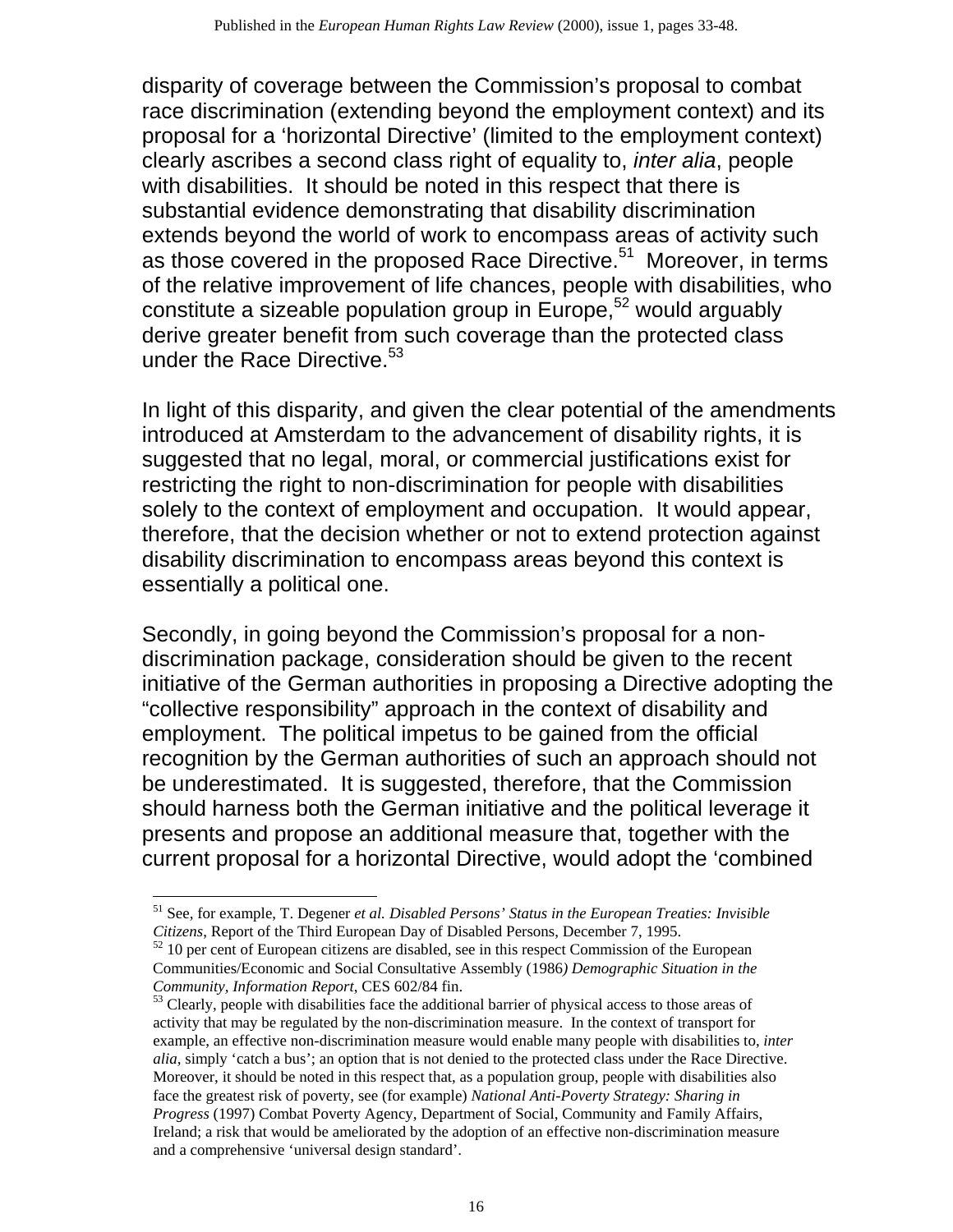approach' to combating discrimination within this area of Community competence.

Thirdly, with a particular focus on disability based discrimination, it is submitted that the ideal legislative measure at Community level to combat such discrimination would be the introduction of a specific Directive dedicated to this aim. This Directive should, in conjunction with a separate affirmative action measure, incorporate the 'combined approach' in the area of employment and occupation, and extend its protective remit to include additional areas of activity such as those highlighted earlier in this paper. $54$  A specific and comprehensive Directive prohibiting discrimination based on disability would send a clear message to European society that disability is a civil rights issue and that disability discrimination is counter-productive for society as a whole. More importantly however, a legislative initiative specific to disability - as opposed to a horizontal measure - would encourage people with disabilities to both own and use it effectively. Moreover, in practical terms, such a measure would provide ample opportunity to both clearly define the protected class and incorporate and clearly delineate the principle of 'reasonable accommodation' and its corollary concept of 'undue hardship'.<sup>55</sup> Finally, in this form, the measure would place beyond any doubt the correct usage of Article 13 EC as its legislative basis.

#### **Conclusions IV**

To conclude, therefore, the recent amendments to the EC Treaties, and in particular the inclusion of Article 13 EC, have rendered the realisation of a comprehensive and effective right to equality a realistic possibility for people with disabilities within the European Union.

<sup>&</sup>lt;sup>54</sup> See para. ending with n. 33 above. It is suggested that the restriction on the material scope of the horizontal Directive (as currently proposed) is due to the political complications surrounding the more sensitive grounds of discrimination such as age and sexual orientation.

<sup>&</sup>lt;sup>55</sup> Tempered by the limitation of 'undue hardship', the principle of 'reasonable accommodation' is arguably a prerequisite for any type of measure designed to combat both 'direct' and 'indirect' discrimination based on disability. As such, it requires an equitable (reasonable) compromise between the disadvantage imposed by the disability and the freedom of the employer, or service provider, to treat everybody in a superficially equal manner. Variations at Member State level in respect of the definition of disability or the application of this principal and its corollary concept (undue hardship) will result in a disparate level of protection throughout the Union against such discrimination; a disparity which the Community legislator should seek to avoid. In the context of the proposed horizontal Directive it should be noted that no legal or theoretical reason exists for not incorporating and clearly delineating this principle and its corollary concept within such a measure so that they apply to all grounds of discrimination covered therein. For an example in this respect see S.1 and S.43 (3)  $\&$ (4) of South Africa's Promotion of Equality and Prevention of Unfair Discrimination Bill 1999.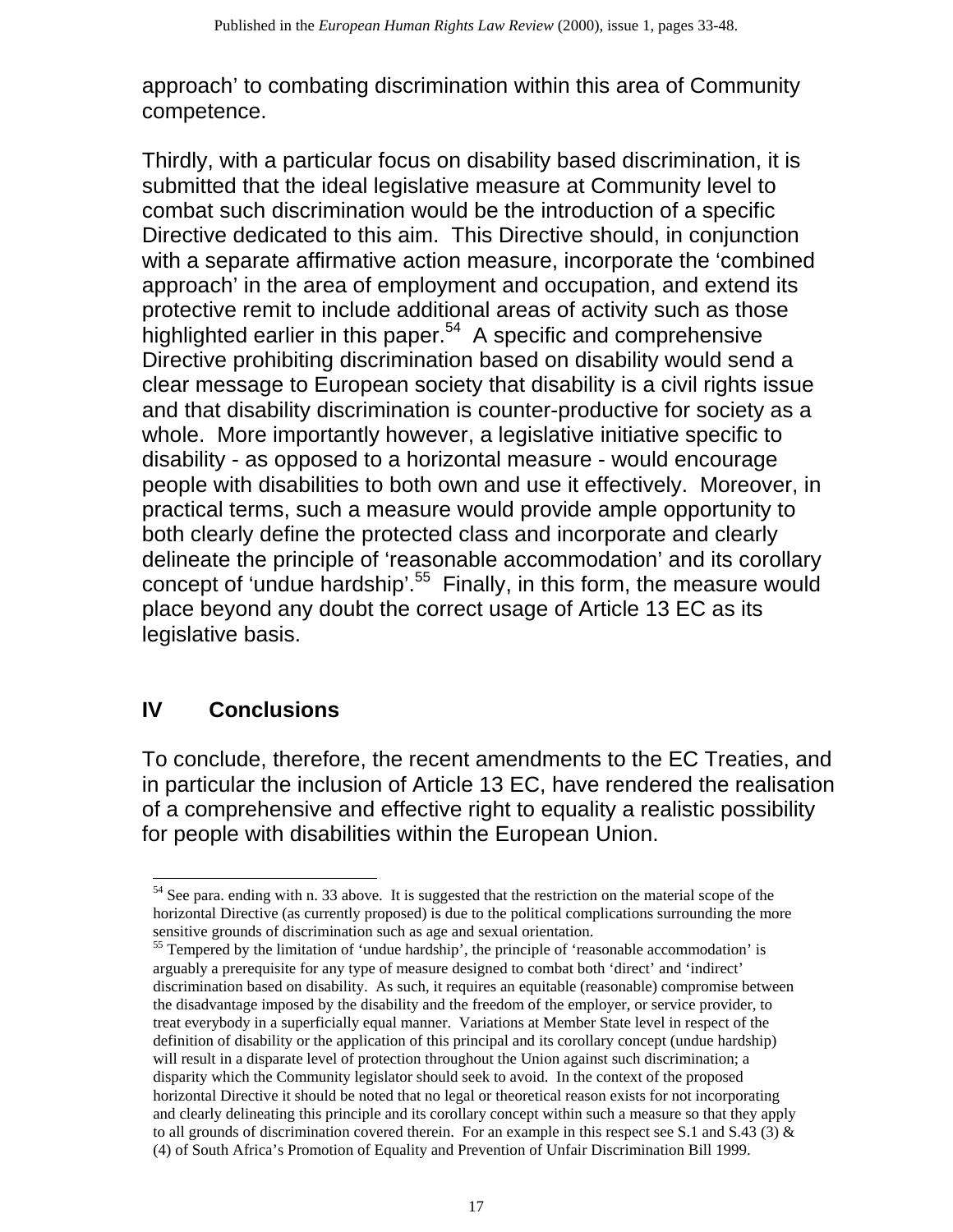As a system of international law, the European Community clearly provides the necessary mechanisms for both the promotion and the policing of a comprehensive legislative package in this regard; a package that would then be translated into national law and policy. Be that as it may, reliance in this respect should not be placed, at least in the short term, on either the *incremental* development of disability rights by the Court of Justice or the *incidental* development of such rights through the application of the non-binding declaration attached to Article 95 EC. Instead any immediate advancement to disability rights at a Community level is most likely to be in the form of secondary legislation and, in particular, a Community Directive.

The Commission's recently proposed non-discrimination package provides a clear and encouraging step in this direction. Nonetheless, the limitations associated with the proposed horizontal Directive from a disability rights perspective and the potential difficulties surrounding its appropriate legislative basis are clearly visible and have been highlighted within this paper. More significantly, however, the Commission's proposed non-discrimination package in its present form does not take full advantage of the current political and legal climate favouring the adoption of a comprehensive and effective measure that provides a full right to equality for people with disabilities. Clearly, a significant opportunity currently exists to develop a 'European approach' to disability rights by combining affirmative action measures with 'directly effective' individual rights. Disability non-governmental organisations and interest groups must therefore lobby their respective governments to ensure that the issues and discrepancies raised above are clearly acknowledged within both the public and political arena.

# *Addendum*

Immediately prior to publication of this paper, the European Commission unveiled the details of its proposed non-discrimination package. The draft texts for the proposed Directives referred to within this paper, as well as a draft Communication *on certain Community measures to combat discrimination* and a proposal for a Council Decision *establishing a Community Action Programme to combat discrimination 2001 - 2006*, can be found at: http://europa.eu.int/comm/dg05/key\_en.htm